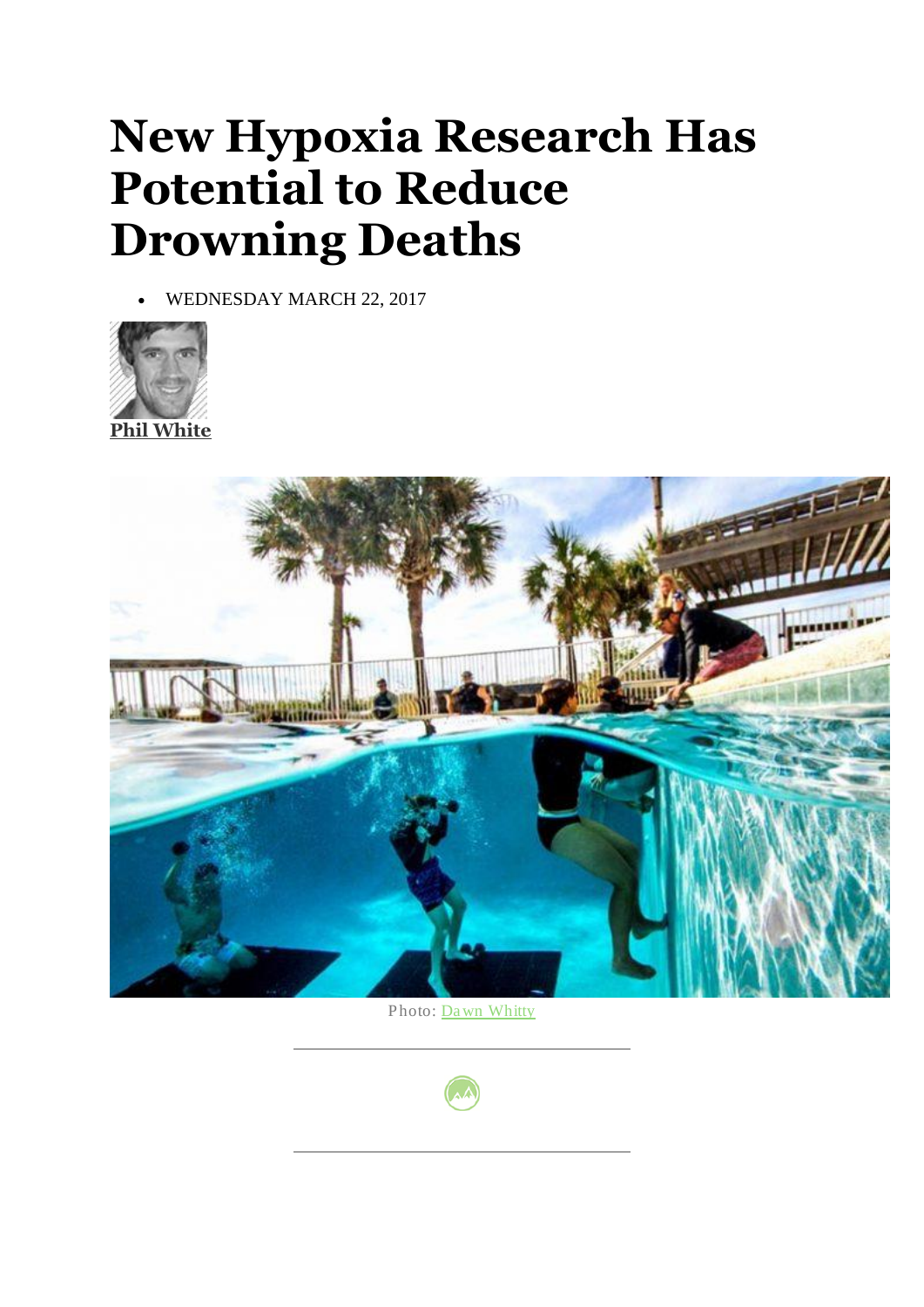## **Stats show that 4,000 people die each year in the United**

**States** alone from drowning, making it the fifth leading cause of [accidental death.](https://www.cdc.gov/homeandrecreationalsafety/water-safety/waterinjuries-factsheet.html) Thousands more suffer brain damage from the effects of shallow water syncope (fainting) resulting from a lack of oxygen. Traditional thinking held that once someone came out of the water and took a breath, they would replenish their oxygen levels and be good to go. But new research shows this isn't the case and indicates the need for a new water safety protocol that could save lives and eliminate up to 75 percent of these deaths and near-fatal shallow water blackouts.

A study conducted by Dr. Frank Merritt, founder of [VitalityPro,](http://www.myvitalitypro.com/) shows that the old assumptions about hypoxia– a condition in which the body or a region of the body is deprived of adequate oxygen supply at the tissue level–are dangerously flawed. Previously, people assumed that the symptoms someone had when their body was critically low on oxygen would be easily noticeable and they'd recover quickly once they got to the surface of the water and resumed breathing. But Merritt's research demonstrates that hypoxia continues for up to a minute after the person starts breathing normally again, meaning that they're still in danger during this period. So for example, if someone has been swimming, performing breath holds or doing a pool workout and is low on oxygen, they're not OK just because they've surfaced and are holding on the edge of the pool breathing and talking to you. In fact, the most dangerous time for them is the 50 to 60 seconds after they surface. Due to a delayed drop in oxygen levels, they could pass out and quietly slide under water during this timeframe.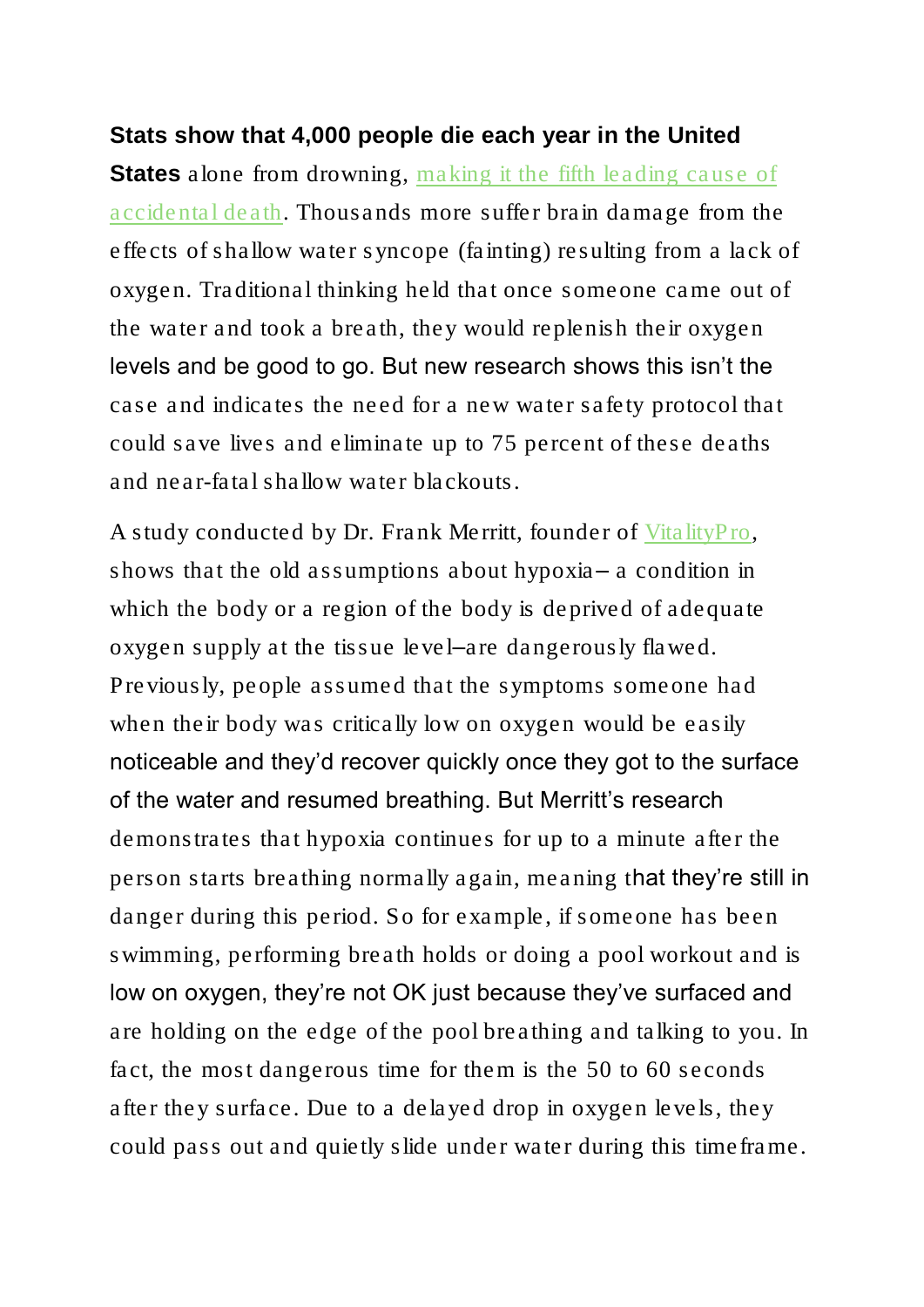The same goes for someone who has over-exerted themselves in the ocean, say while spear fishing or of course, taking a multiplewave hold down.



Fortunately, there are two solutions to this issue. First, once an over-exerted swimmer or breath holder gets to the edge of the pool or the surface, they should get completely out of the water and sit on the pool deck, the deck of a SUP or a jet ski, for the next 60 seconds. This will prevent them from falling or sliding into the water if they faint.

"Parents, swim partners, lifeguards, swim coaches, pools and aquatic organizations should integrate this information into their rules, guidelines, and training," Merritt said. "Our goal is to save lives and prevent people from drowning quietly while everyone around them thinks they're fine."

The second path, which should be used in conjunction with the first, is for all aquatic enthusiasts to take a pulmonary training